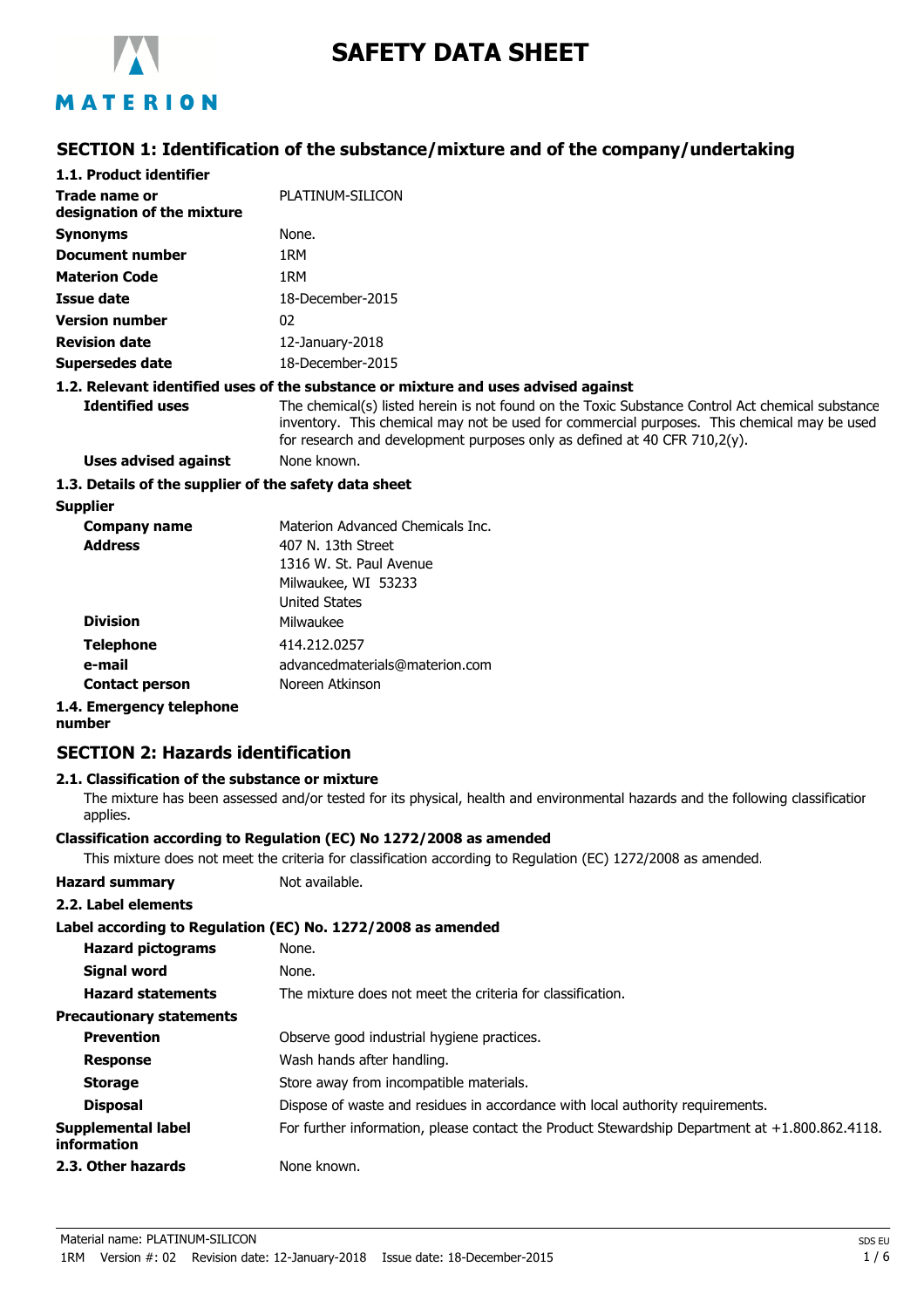# **SECTION 3: Composition/information on ingredients**

### **3.2. Mixtures**

The components are not hazardous or are below required disclosure limits.

#### **List of abbreviations and symbols that may be used above**

M: M-factor

vPvB: very persistent and very bioaccumulative substance.

- PBT: persistent, bioaccumulative and toxic substance.
- #: This substance has been assigned Community workplace exposure limit(s).

### **SECTION 4: First aid measures**

| <b>General information</b>                                                                 | Ensure that medical personnel are aware of the material(s) involved, and take precautions to<br>protect themselves. |
|--------------------------------------------------------------------------------------------|---------------------------------------------------------------------------------------------------------------------|
| 4.1. Description of first aid measures                                                     |                                                                                                                     |
| <b>Inhalation</b>                                                                          | Move to fresh air. Call a physician if symptoms develop or persist.                                                 |
| <b>Skin contact</b>                                                                        | Wash off with soap and water. Get medical attention if irritation develops and persists.                            |
| Eye contact                                                                                | Rinse with water. Get medical attention if irritation develops and persists.                                        |
| <b>Ingestion</b>                                                                           | Rinse mouth. Get medical attention if symptoms occur.                                                               |
| 4.2. Most important<br>symptoms and effects, both<br>acute and delayed                     | Direct contact with eyes may cause temporary irritation.                                                            |
| 4.3. Indication of any<br>immediate medical attention<br>and special treatment<br>needed   | Treat symptomatically.                                                                                              |
| <b>SECTION 5: Firefighting measures</b>                                                    |                                                                                                                     |
| <b>General fire hazards</b>                                                                | No unusual fire or explosion hazards noted.                                                                         |
| 5.1. Extinguishing media<br>Suitable extinguishing<br>media                                | Water fog. Foam. Dry chemical powder. Carbon dioxide (CO2).                                                         |
| Unsuitable extinguishing<br>media                                                          | Do not use water jet as an extinguisher, as this will spread the fire.                                              |
| 5.2. Special hazards arising<br>from the substance or<br>mixture                           | During fire, gases hazardous to health may be formed.                                                               |
| 5.3. Advice for firefighters<br><b>Special protective</b><br>equipment for<br>firefighters | Self-contained breathing apparatus and full protective clothing must be worn in case of fire.                       |
| <b>Special firefighting</b><br>procedures                                                  | Use water spray to cool unopened containers.                                                                        |
| <b>Specific methods</b>                                                                    | Use standard firefighting procedures and consider the hazards of other involved materials.                          |
| <b>SECTION 6: Accidental release measures</b>                                              |                                                                                                                     |
|                                                                                            | 6.1. Personal precautions, protective equipment and emergency procedures                                            |
| For non-emergency<br>personnel                                                             | Keep unnecessary personnel away. For personal protection, see section 8 of the SDS.                                 |
| For emergency<br>responders                                                                | Keep unnecessary personnel away. Use personal protection recommended in Section 8 of the SDS.                       |
| 6.2. Environmental<br>precautions                                                          | Avoid discharge into drains, water courses or onto the ground.                                                      |
| 6.3. Methods and material for<br>containment and cleaning up                               | Stop the flow of material, if this is without risk. Following product recovery, flush area with water.              |
| 6.4. Reference to other<br>sections                                                        | For personal protection, see section 8 of the SDS. For waste disposal, see section 13 of the SDS.                   |
| <b>SECTION 7: Handling and storage</b>                                                     |                                                                                                                     |
| 7.1. Precautions for safe<br>handling                                                      | Observe good industrial hygiene practices.                                                                          |
| 7.2. Conditions for safe<br>storage, including any<br>incompatibilities                    | Store in original tightly closed container. Store away from incompatible materials (see Section 10 of<br>the SDS).  |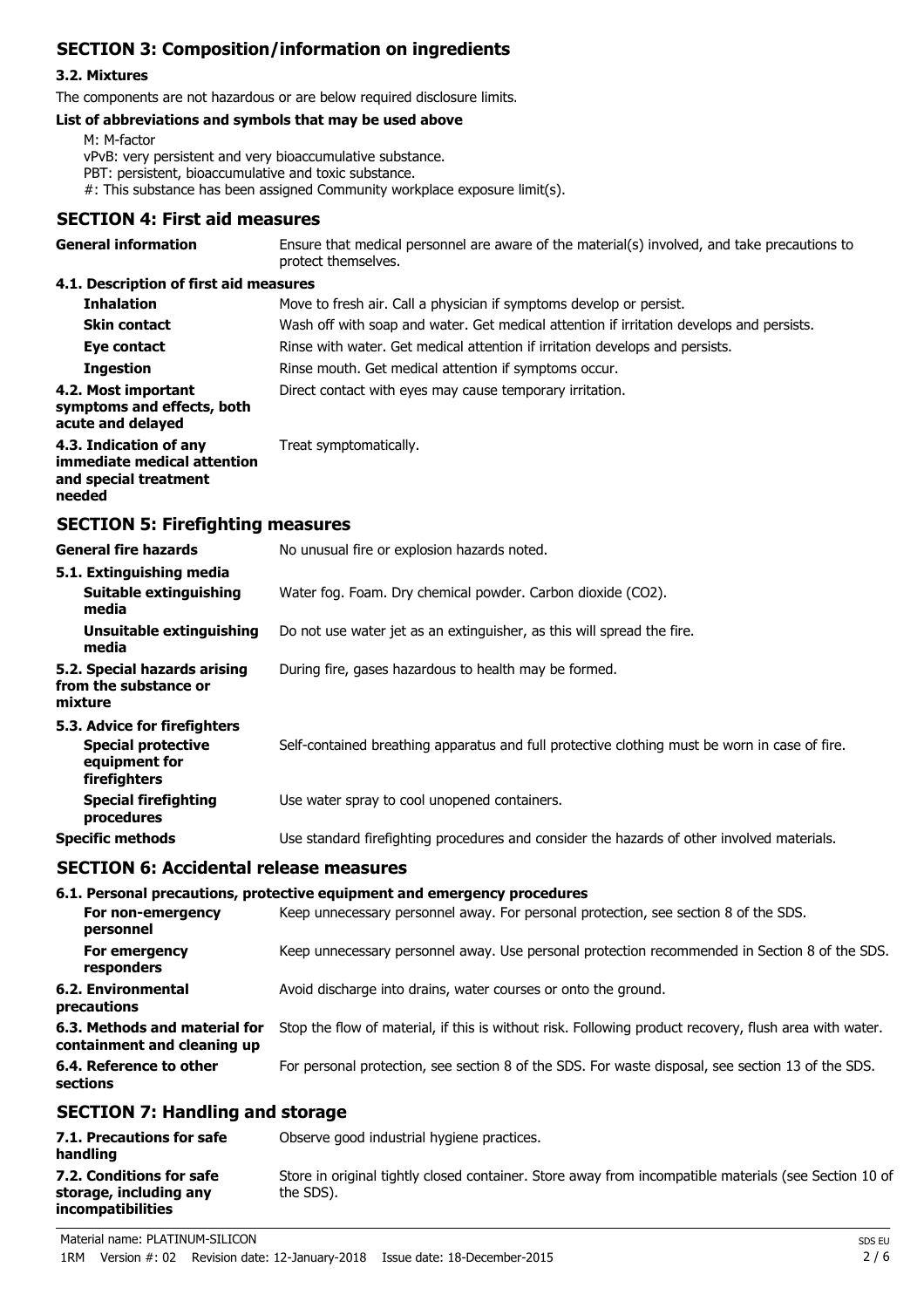### **7.3. Specific end use(s)** Not available.

### **SECTION 8: Exposure controls/personal protection**

| 8.1. Control parameters                              |                                                                                                                                                                                                                                                                                                                                                                                                        |
|------------------------------------------------------|--------------------------------------------------------------------------------------------------------------------------------------------------------------------------------------------------------------------------------------------------------------------------------------------------------------------------------------------------------------------------------------------------------|
| <b>Occupational exposure limits</b>                  | No exposure limits noted for ingredient(s).                                                                                                                                                                                                                                                                                                                                                            |
| <b>Biological limit values</b>                       | No biological exposure limits noted for the ingredient(s).                                                                                                                                                                                                                                                                                                                                             |
| <b>Recommended monitoring</b><br>procedures          | Follow standard monitoring procedures.                                                                                                                                                                                                                                                                                                                                                                 |
| <b>Derived no effect levels</b><br>(DNELs)           | Not available.                                                                                                                                                                                                                                                                                                                                                                                         |
| <b>Predicted no effect</b><br>concentrations (PNECs) | Not available.                                                                                                                                                                                                                                                                                                                                                                                         |
| 8.2. Exposure controls                               |                                                                                                                                                                                                                                                                                                                                                                                                        |
| <b>Appropriate engineering</b><br>controls           | Good general ventilation (typically 10 air changes per hour) should be used. Ventilation rates should<br>be matched to conditions. If applicable, use process enclosures, local exhaust ventilation, or other<br>engineering controls to maintain airborne levels below recommended exposure limits. If exposure<br>limits have not been established, maintain airborne levels to an acceptable level. |
|                                                      | Individual protection measures, such as personal protective equipment                                                                                                                                                                                                                                                                                                                                  |
| <b>General information</b>                           | Personal protection equipment should be chosen according to the CEN standards and in discussion<br>with the supplier of the personal protective equipment.                                                                                                                                                                                                                                             |
| <b>Eye/face protection</b>                           | Wear safety glasses with side shields (or goggles).                                                                                                                                                                                                                                                                                                                                                    |
| <b>Skin protection</b>                               |                                                                                                                                                                                                                                                                                                                                                                                                        |
| - Hand protection                                    | Wear appropriate chemical resistant gloves. Suitable gloves can be recommended by the glove<br>supplier.                                                                                                                                                                                                                                                                                               |
| - Other                                              | Wear suitable protective clothing.                                                                                                                                                                                                                                                                                                                                                                     |
| <b>Respiratory protection</b>                        | In case of insufficient ventilation, wear suitable respiratory equipment.                                                                                                                                                                                                                                                                                                                              |
| <b>Thermal hazards</b>                               | Wear appropriate thermal protective clothing, when necessary.                                                                                                                                                                                                                                                                                                                                          |
| <b>Hygiene measures</b>                              | Always observe good personal hygiene measures, such as washing after handling the material and<br>before eating, drinking, and/or smoking. Routinely wash work clothing and protective equipment to<br>remove contaminants.                                                                                                                                                                            |
| <b>Environmental exposure</b><br>controls            | Environmental manager must be informed of all major releases.                                                                                                                                                                                                                                                                                                                                          |

# **SECTION 9: Physical and chemical properties**

### **9.1. Information on basic physical and chemical properties**

| <b>Physical state</b><br>Solid.<br>Solid.<br>Form<br>Colour<br>Not available.<br>Odour<br>Not available.<br><b>Odour threshold</b><br>Not available.<br>Not available.<br>рH<br><b>Melting point/freezing point</b><br>Not available.<br>Initial boiling point and<br>Not available.<br>boiling range<br>Not available.<br>Flash point<br><b>Evaporation rate</b><br>Not available.<br>Not available.<br>Flammability (solid, gas)<br>Upper/lower flammability or explosive limits<br>Flammability limit - lower Not available.<br>(%)<br>Not available.<br><b>Flammability limit -</b><br>upper (%)<br>Not available.<br>Vapour pressure | <b>Appearance</b>     |                |
|-------------------------------------------------------------------------------------------------------------------------------------------------------------------------------------------------------------------------------------------------------------------------------------------------------------------------------------------------------------------------------------------------------------------------------------------------------------------------------------------------------------------------------------------------------------------------------------------------------------------------------------------|-----------------------|----------------|
|                                                                                                                                                                                                                                                                                                                                                                                                                                                                                                                                                                                                                                           |                       |                |
|                                                                                                                                                                                                                                                                                                                                                                                                                                                                                                                                                                                                                                           |                       |                |
|                                                                                                                                                                                                                                                                                                                                                                                                                                                                                                                                                                                                                                           |                       |                |
|                                                                                                                                                                                                                                                                                                                                                                                                                                                                                                                                                                                                                                           |                       |                |
|                                                                                                                                                                                                                                                                                                                                                                                                                                                                                                                                                                                                                                           |                       |                |
|                                                                                                                                                                                                                                                                                                                                                                                                                                                                                                                                                                                                                                           |                       |                |
|                                                                                                                                                                                                                                                                                                                                                                                                                                                                                                                                                                                                                                           |                       |                |
|                                                                                                                                                                                                                                                                                                                                                                                                                                                                                                                                                                                                                                           |                       |                |
|                                                                                                                                                                                                                                                                                                                                                                                                                                                                                                                                                                                                                                           |                       |                |
|                                                                                                                                                                                                                                                                                                                                                                                                                                                                                                                                                                                                                                           |                       |                |
|                                                                                                                                                                                                                                                                                                                                                                                                                                                                                                                                                                                                                                           |                       |                |
|                                                                                                                                                                                                                                                                                                                                                                                                                                                                                                                                                                                                                                           |                       |                |
|                                                                                                                                                                                                                                                                                                                                                                                                                                                                                                                                                                                                                                           |                       |                |
|                                                                                                                                                                                                                                                                                                                                                                                                                                                                                                                                                                                                                                           |                       |                |
|                                                                                                                                                                                                                                                                                                                                                                                                                                                                                                                                                                                                                                           |                       |                |
|                                                                                                                                                                                                                                                                                                                                                                                                                                                                                                                                                                                                                                           | <b>Vapour density</b> | Not available. |
| Not available.<br><b>Relative density</b>                                                                                                                                                                                                                                                                                                                                                                                                                                                                                                                                                                                                 |                       |                |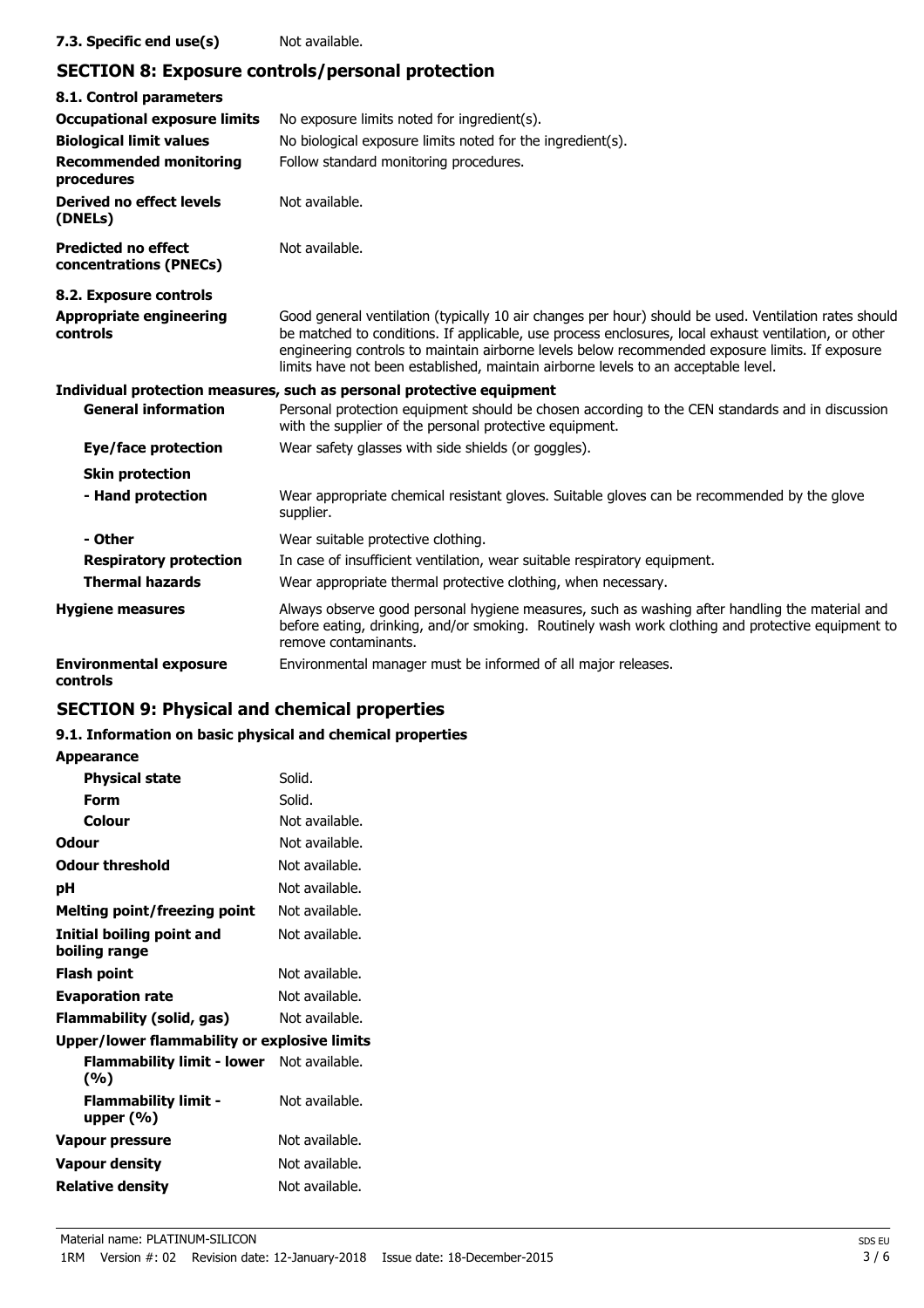| Solubility(ies)<br><b>Solubility (water)</b>      | Not available.                                |
|---------------------------------------------------|-----------------------------------------------|
| <b>Partition coefficient</b><br>(n-octanol/water) | Not available.                                |
| <b>Auto-ignition temperature</b>                  | Not available.                                |
| <b>Decomposition temperature</b>                  | Not available.                                |
| <b>Viscosity</b>                                  | Not available.                                |
| <b>Explosive properties</b>                       | Not explosive.                                |
| <b>Oxidising properties</b>                       | Not oxidising.                                |
| 9.2. Other information                            | No relevant additional information available. |

# **SECTION 10: Stability and reactivity**

| 10.1. Reactivity                            | The product is stable and non-reactive under normal conditions of use, storage and transport |
|---------------------------------------------|----------------------------------------------------------------------------------------------|
| 10.2. Chemical stability                    | Material is stable under normal conditions.                                                  |
| 10.3. Possibility of hazardous<br>reactions | No dangerous reaction known under conditions of normal use.                                  |
| 10.4. Conditions to avoid                   | Contact with incompatible materials.                                                         |
| 10.5. Incompatible materials                | Strong oxidising agents.                                                                     |
| 10.6. Hazardous<br>decomposition products   | No hazardous decomposition products are known.                                               |

# **SECTION 11: Toxicological information**

| <b>General information</b>                                   | Occupational exposure to the substance or mixture may cause adverse effects.                                                                                                                          |
|--------------------------------------------------------------|-------------------------------------------------------------------------------------------------------------------------------------------------------------------------------------------------------|
| <b>Information on likely routes of exposure</b>              |                                                                                                                                                                                                       |
| <b>Inhalation</b>                                            | No adverse effects due to inhalation are expected.                                                                                                                                                    |
| Skin contact                                                 | No adverse effects due to skin contact are expected.                                                                                                                                                  |
| Eye contact                                                  | Direct contact with eyes may cause temporary irritation.                                                                                                                                              |
| <b>Ingestion</b>                                             | May cause discomfort if swallowed. However, ingestion is not likely to be a primary route of<br>occupational exposure.                                                                                |
| <b>Symptoms</b>                                              | Exposure may cause temporary irritation, redness, or discomfort.                                                                                                                                      |
| 11.1. Information on toxicological effects                   |                                                                                                                                                                                                       |
| <b>Acute toxicity</b>                                        | No data available.                                                                                                                                                                                    |
| <b>Skin corrosion/irritation</b>                             | Based on available data, the classification criteria are not met.                                                                                                                                     |
| Serious eye damage/eye<br>irritation                         | Based on available data, the classification criteria are not met.                                                                                                                                     |
| <b>Respiratory sensitisation</b>                             | Based on available data, the classification criteria are not met.                                                                                                                                     |
| <b>Skin sensitisation</b>                                    | Based on available data, the classification criteria are not met.                                                                                                                                     |
| <b>Germ cell mutagenicity</b>                                | Based on available data, the classification criteria are not met.                                                                                                                                     |
| Carcinogenicity                                              | Based on available data, the classification criteria are not met.                                                                                                                                     |
| at work (as amended)                                         | Hungary. 26/2000 EüM Ordinance on protection against and preventing risk relating to exposure to carcinogens                                                                                          |
| Not listed.                                                  |                                                                                                                                                                                                       |
| <b>Reproductive toxicity</b>                                 | Based on available data, the classification criteria are not met.                                                                                                                                     |
| <b>Specific target organ toxicity</b><br>- single exposure   | Based on available data, the classification criteria are not met.                                                                                                                                     |
| <b>Specific target organ toxicity</b><br>- repeated exposure | Based on available data, the classification criteria are not met.                                                                                                                                     |
| <b>Aspiration hazard</b>                                     | Due to partial or complete lack of data the classification is not possible.                                                                                                                           |
| <b>Mixture versus substance</b><br>information               | No information available.                                                                                                                                                                             |
| <b>Other information</b>                                     | Not available.                                                                                                                                                                                        |
| <b>SECTION 12: Ecological information</b>                    |                                                                                                                                                                                                       |
| 12.1. Toxicity                                               | The product is not classified as environmentally hazardous. However, this does not exclude the<br>possibility that large or frequent spills can have a harmful or damaging effect on the environment. |
| 12.2. Persistence and<br>degradability                       | No data is available on the degradability of this product.                                                                                                                                            |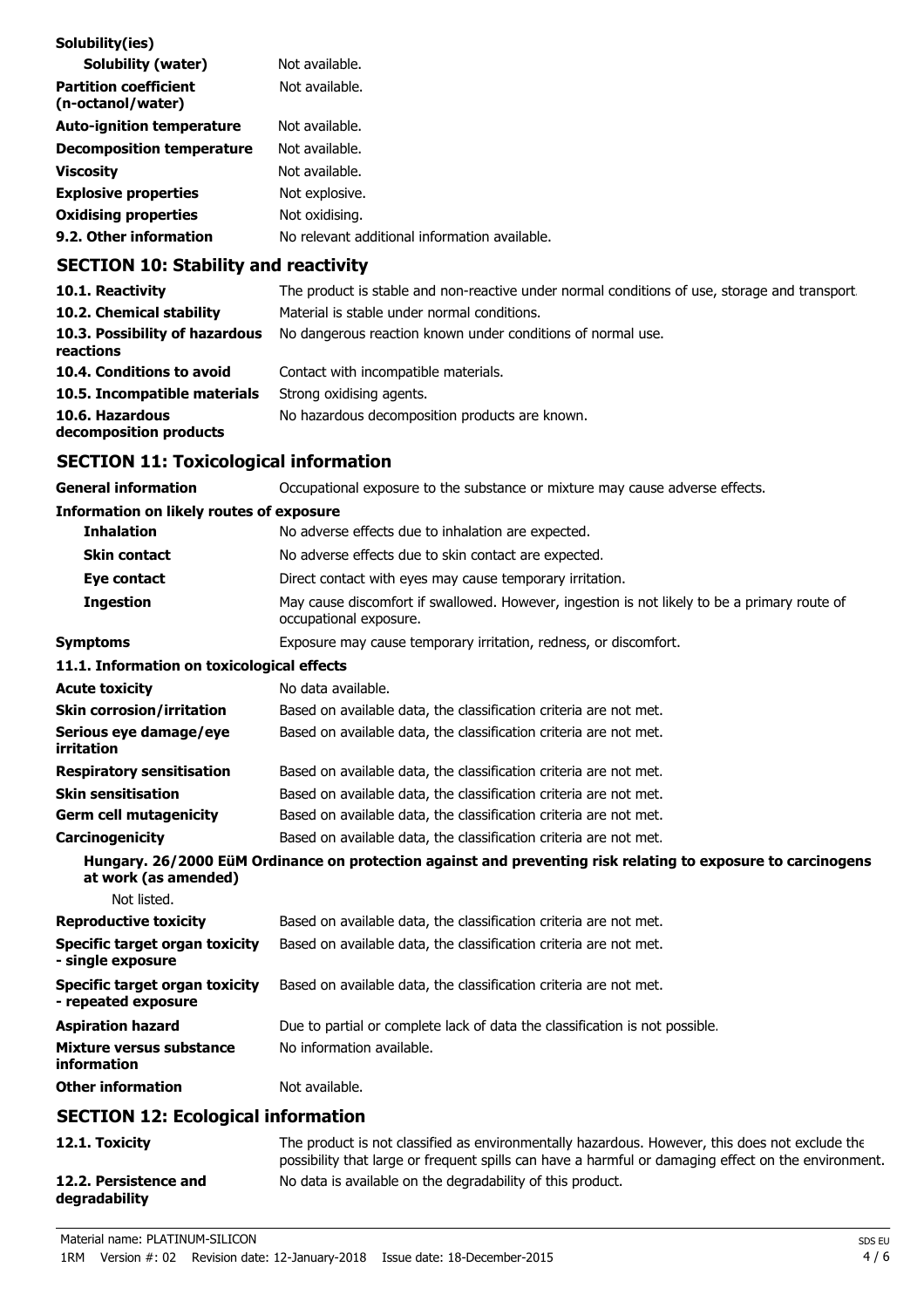| 12.3. Bioaccumulative<br>potential                        | No data available.                                                                                                                                                                         |
|-----------------------------------------------------------|--------------------------------------------------------------------------------------------------------------------------------------------------------------------------------------------|
| <b>Partition coefficient</b><br>n-octanol/water (log Kow) | Not available.                                                                                                                                                                             |
| <b>Bioconcentration factor (BCF)</b>                      | Not available.                                                                                                                                                                             |
| 12.4. Mobility in soil                                    | No data available.                                                                                                                                                                         |
| 12.5. Results of PBT<br>and vPvB<br>assessment            | Not available.                                                                                                                                                                             |
| 12.6. Other adverse effects                               | No other adverse environmental effects (e.g. ozone depletion, photochemical ozone creation<br>potential, endocrine disruption, global warming potential) are expected from this component. |

# **SECTION 13: Disposal considerations**

### **13.1. Waste treatment methods**

| <b>Residual waste</b>                  | Dispose of in accordance with local regulations. Empty containers or liners may retain some product<br>residues. This material and its container must be disposed of in a safe manner (see: Disposal<br>instructions). |
|----------------------------------------|------------------------------------------------------------------------------------------------------------------------------------------------------------------------------------------------------------------------|
| <b>Contaminated packaging</b>          | Since emptied containers may retain product residue, follow label warnings even after container is<br>emptied. Empty containers should be taken to an approved waste handling site for recycling or<br>disposal.       |
| <b>EU waste code</b>                   | The Waste code should be assigned in discussion between the user, the producer and the waste<br>disposal company.                                                                                                      |
| <b>Disposal</b><br>methods/information | Collect and reclaim or dispose in sealed containers at licensed waste disposal site.                                                                                                                                   |
| <b>Special precautions</b>             | Dispose in accordance with all applicable regulations.                                                                                                                                                                 |

### **SECTION 14: Transport information**

#### **ADR**

14.1. - 14.6.: Not regulated as dangerous goods.

### **RID**

14.1. - 14.6.: Not regulated as dangerous goods.

# **ADN**

14.1. - 14.6.: Not regulated as dangerous goods.

#### **IATA**

14.1. - 14.6.: Not regulated as dangerous goods.

### **IMDG**

14.1. - 14.6.: Not regulated as dangerous goods.

### **SECTION 15: Regulatory information**

### **15.1. Safety, health and environmental regulations/legislation specific for the substance or mixture**

### **EU regulations**

| Regulation (EC) No. 1005/2009 on substances that deplete the ozone layer, Annex I and II, as amended<br>Not listed.                |
|------------------------------------------------------------------------------------------------------------------------------------|
| Regulation (EC) No. 850/2004 On persistent organic pollutants, Annex I as amended<br>Not listed.                                   |
| Regulation (EU) No. 649/2012 concerning the export and import of dangerous chemicals, Annex I, Part 1 as<br>amended                |
| Not listed.<br>Regulation (EU) No. 649/2012 concerning the export and import of dangerous chemicals, Annex I, Part 2 as<br>amended |
| Not listed.<br>Regulation (EU) No. 649/2012 concerning the export and import of dangerous chemicals, Annex I, Part 3 as<br>amended |
| Not listed.<br>Regulation (EU) No. 649/2012 concerning the export and import of dangerous chemicals, Annex V as amended            |
| Not listed.<br>Regulation (EC) No. 166/2006 Annex II Pollutant Release and Transfer Registry, as amended                           |
| Not listed.<br>Regulation (EC) No. 1907/2006, REACH Article 59(10) Candidate List as currently published by ECHA                   |
| Not listed.                                                                                                                        |